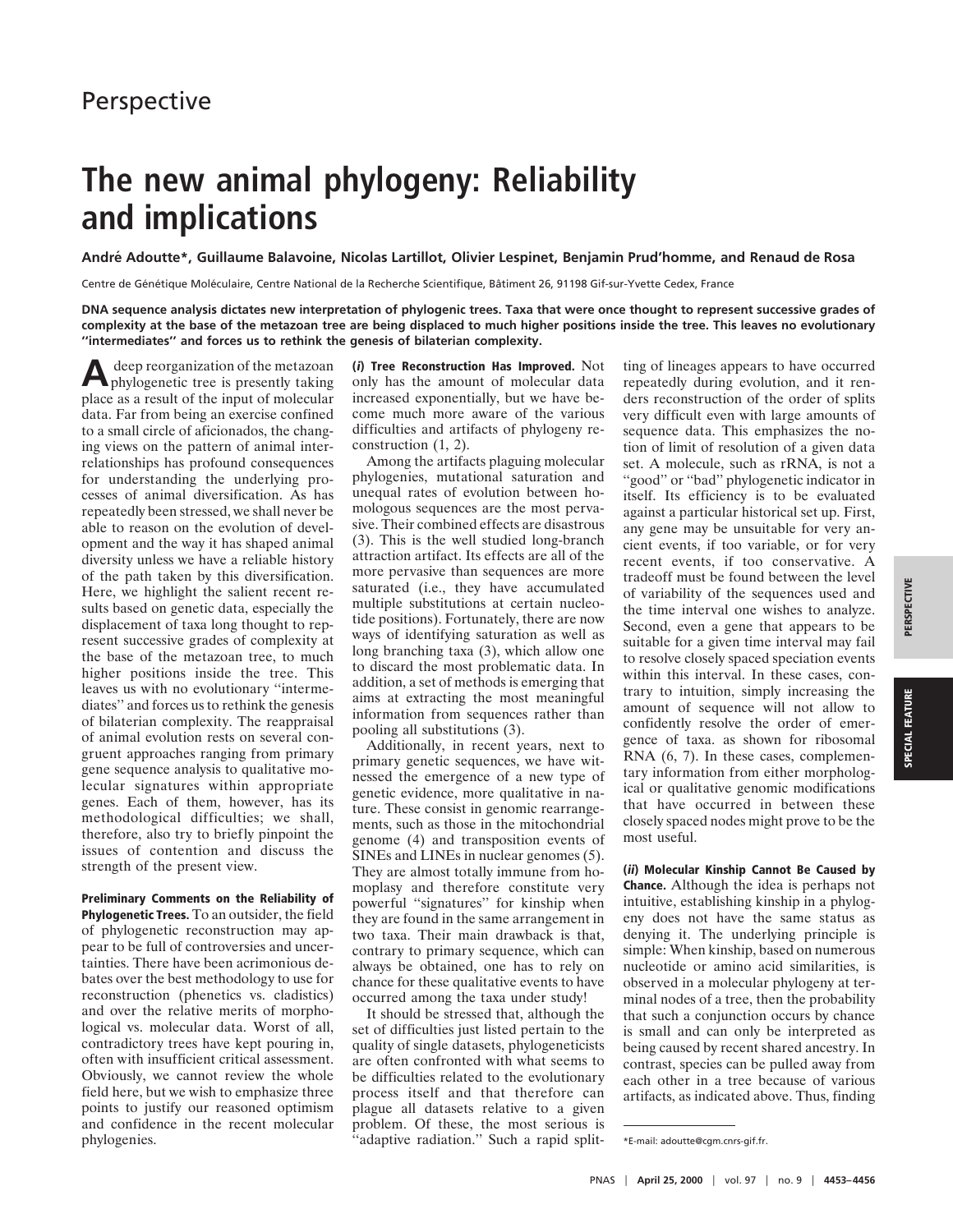kinship is a positive, strong result whereas finding disjunction is at best indicative.

Indeed, this is a major characteristic of the new results: Discovering new and unexpected kinship relationships, between nematodes and arthropods, for example, is a stronger argument than merely claiming that nematodes should be placed at the base of protostomes and deuterostomes because they are different from them and less complex.

**(iii) Congruence Is a Powerful Argument.** Phylogenetic reconstruction, as much as cosmology, is an exercise in which there cannot be direct experimental testing of hypotheses through reconstitution of evolutionary history in the laboratory. In such scientific disciplines, congruence between results obtained from independent data sets remains the most decisive argument. Such congruence has increasingly emerged in animal phylogeny, as will be seen below. We claim that the improvements just listed now allow one to reach quite a few solid conclusions, enabling an independent confrontation with the vast and precious amount of morphological data.

## **The New rRNA-Based Phylogeny in a Nutshell.**

Small subunit ribosomal RNA remains the molecule for which the largest database is available for phylogenetic reconstruction. Starting with the work of Field *et al.* (8), it has progressively allowed revisions of metazoan phylogeny ranging from the shift of ''superphyla'' to details of intraphyla arrangement. Fig. 1 *A* and *B* summarize many of these modifications, based on the experimental work of several laboratories  $(9)$  with emphasis on those that appear to be robust when using the criteria discussed above. Fig. 1*A*, ''traditional'' animal phylogeny, is basically that reproduced in major precladistic zoology textbooks (10) following the work of Hyman (11). It is a good illustration of the long prevailing notion that animal evolution went from simple to complex through gradual steps, with extant animals actually representing grades of intermediate complexity supposed to have been those of their ancestors. Fig. 1*B* is exclusively based on rRNA. One can notice the depth of the reorganization by comparing the shift in colored rectangles between Fig. 1 *A* and *B*.

*The clear demarcation of Bilaterians.* All molecular phylogenies show the bilaterians as a monophyletic group clearly separated from sponges, cnidarians, and ctenophores. In the rRNA tree, bilaterians arise from a long stem, probably reflecting mutational acceleration in rRNA. Recent detailed studies based on rRNA involving sponges, cnidarians, and ctenophores (12– 15) failed to fully resolve the phylogeny of the outgroups of Bilateria. They suggest a paraphyletic emergence of sponges at the



**Fig. 1.** Metazoan phylogenies. (*A*) The traditional phylogeny based on morphology and embryology, adapted from Hyman (11). (*B*) The new molecule-based phylogeny. A conservative approach was taken in *B*: i.e., some datasets provide resolution within some of the unresolved multifurcations displayed, but we have limited the extent of resolution displayed to that solidly provided by rRNA only.

base of the metazoan tree, followed by a monophyletic Ctenophora and a possibly paraphyletic Cnidaria. Use of protein coding genes such as EF1- $\alpha$  (16) or HSP 70 (17) yielded even less resolved trees.

*The demise of* Articule´s *and the birth of* Lophotrochozoa. The concept of *Articulés*, i.e., the clade uniting annelids and arthropods on the basis of shared segmentation of the body trunk, is as old as comparative anatomy (18) and has been maintained for nearly two centuries in all major textbooks and even in some recent cladistic treatments (19, 20) of metazoan phylogeny with two notable exceptions (21, 22). It has been known for about the same length of time, however, that annelids share with molluscs and several other unsegmented phyla a very typical mode of spiral cleavage of the egg, usually followed by the formation of a so-called trochophore larva. The split of *Articulés* into arthropods on one side and annelids on the other is now strongly supported by rRNA. The interesting consequence in terms of evolution of development is that it resurrects the question of the ancestry of segmentation in a new frame.

Not only did Articulés explode, but several groups were quite unexpectedly brought in the immediate proximity of annelids and molluscs. This is especially the case of the lophophorates, a group that comprised brachiopods, bryozoans, and phoronids, which all share a horseshoeshaped feeding device made of ciliated tentacles. These were considered as basal deuterostomes in the majority of zoological textbooks and, especially in the case of brachiopods, even in the most recent cladistic analyses (23) because of the radial mode of cleavage of their egg and their trimeric coelom. rRNA, however, brought them robustly within protostomes and, more specifically, within the clade comprising annelids and molluscs (24). Hence, the name ''Lophotrochozoa'' for the whole clade uniting lophophore-bearing animals with those displaying a trochophore larva. Interestingly, removal of lophophorates from the deuterostomes induces a reevaluation of the scenario of early deuterostome evolution and genesis of the chordate body plan.

*Acoelomates are Lophotrochozoans.* The other groups that were brought within lophotrochozoans are the flatworms (platyhelminths) and the nemerteans. These animals, lacking a coelome, segmentation, elaborate organs, and an anus (in flatworms) were considered, in a gradist perspective, to be the most primitive bilaterians. However, they were brought, through rRNA, inside the lophotrochozo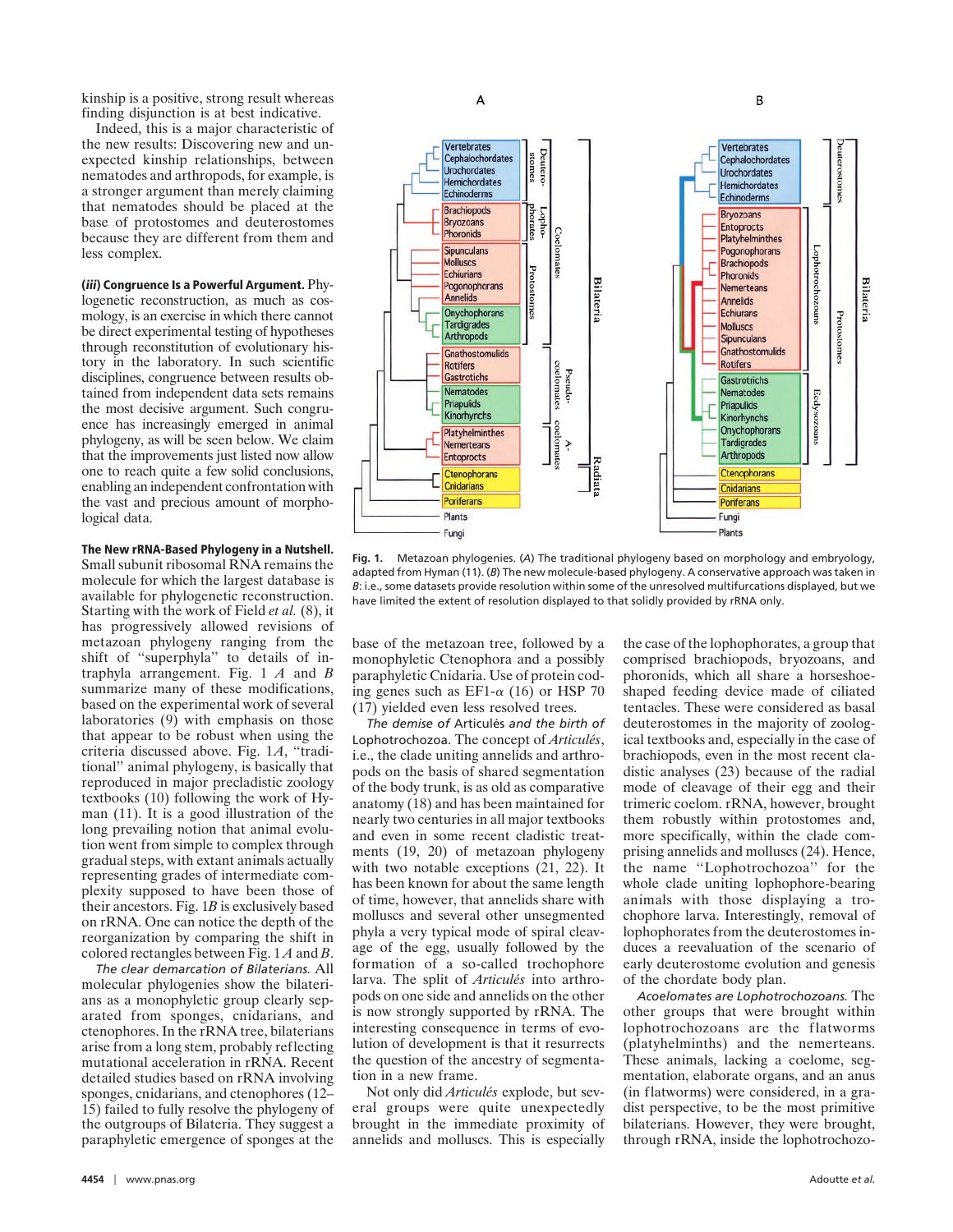ans (25–28), with whom they share a spiral mode of cleavage and ciliated larval forms that may be considered as modified trochophores.

*The burst of Pseudocoelomates and the birth of Ecdysozoa.* Perhaps the most striking result of the landmark study of Aguinaldo *et al.* (28) based on rRNA was the demonstration that nematodes had been misplaced outside of the bilaterians by a long-branch attraction artifact and that their true position was as a sister group of arthropods. This result came as the conclusion of a set of results, both molecular and morphological, showing that pseudocoelomates (or aschelminths) did not make up a monophyletic group. The various phyla grouped by Hyman (11) under this name comprised Rotifera, Gastrotricha, Kinorhyncha, Nematomorpha, and Nematoda. Priapulids are often attached to this group. They are all essentially small animals having some form of internal cavity but devoid of a true coelom. Both molecular and morphological analysis (23, 29–31) showed them to distribute between the two major protostome lines, but the nematodes resisted and remained very basal in molecular analyses because, previous to the analysis of Aguinaldo *et al.* (28), all of their representatives had extremely long branches. Displacement of the nematodes to a much higher position in the metazoan tree, if true, is a major result because it forces a complete reinterpretation of the data originating from their now fully sequenced genome as well as of all of their biological features: hence, the importance of confirming this placement with independent data, as described below.

In short, the subdivision of protostomes into two large group was confirmed and extended. As a sister group to lophotrochozoans, a vast group comprising nematodes, arthropods, and other phyla (kinorhynchs, priapulids, nematomorphs, etc.) emerged. These phyla all share the presence of a molting cuticle (albeit of very different composition, chitin in arthropods, collagen in nematodes), hence the name "Ecdysozoa" given to them (28).

*The relative stability of deuterostomes.*In the face of the deep restructuring of protostome phylogeny, deuterostomes have remained stable as a monophyletic group but have undergone significant internal reorganization. Other than the removal of lophophorates, one major point is the joining of hemichordates with echinoderms (32). The important implication is that the existence of a sister group to chordates allows the reevaluation of competing *scenarii* of vertebrate origination.

**The Lack of Resolution Within each of the Two Great Protostome Clades.** An observation repeatedly made when using rRNA data is

of the extreme difficulty in resolving the branching order of phyla within the lophotrochozoans and the ecdysozoans. This is so much the case that even groups that are strongly believed to be monophyletic on the basis of morphological data, such as molluscs, emerge as polyphyletic in these trees (33). We have argued elsewhere that, within both branches, the phyla have emerged in a relatively rapid historical succession, thus leading to a case in which rRNA reaches its limits of resolution (34). We would like to stress that, if this view is correct, it leads to a profound reappraisal of the Cambrian explosion: Instead of corresponding to the rapid diversification of all of the bilaterian phyla, the explosion would have occurred simultaneously in three already well separated and poorly diversified lineages (the lophotrochozoan stem line, the ecdysozoan one, and the deuterostome one), implying that such an explosion would have been caused not by a single ''internal'' genetic innovation but, more likely, by an ''external'' (i.e., ecological) set of events.

**The Gist of Supporting Evidence from Hox Genes.** The 60-amino acid homeodomain of the *Hox* genes and its flanking sequences contain specific phylogenetic information in the form of signature amino acids or short characteristic peptides (35). Together with the laboratories of Carroll and Akam, we recently sequenced genes from the Hox complex of a number of key taxa to look for signatures that might allow to test the new rRNA phylogeny (36). No less than five Hox genes show signatures supporting the close affinity of brachiopods and annelids. Two of these signatures are also recognized in flatworms. In parallel, one strongly conserved ''posterior'' gene supports the close relationship between nematodes, priapulids, and arthropodes. The existence of each of the two protostome clades is thus greatly strengthened by the *Hox* data.

**Are Acoels the Most Primitive Bilaterians?** It has recently been claimed by Ruiz-Trillo *et al.* (37) on the basis of rRNA data that acoel worms did not belong to the Platyhelminthes but instead formed a separate lineage emerging at the base of the Bilateria. This would be an important result, invalidating all of the previous conclusions and resurrecting the idea of an extant evolutionary intermediate of ''simple'' design. However, despite the precautions that were taken to ensure the reliability of this conclusion, there are reasons to be doubtful. First, the data of Ruiz-Trillo *et al.* (37) show that a substantial amount of saturation already affects the rRNA genes of the acoels they used, raising the risk of a long-branch attraction artifact, pulling acoels to the bottom of the tree. Second, there are morphological characters and even molecular studies [summarized by Peterson *et al.* (38)] linking acoels to nemertodermatids, which themselves clearly belong to lophotrochozoans, along with all other platyhelminths. Third, we have isolated from the acoel *Childia* a number of *Hox* sequences that bear clear lophotrochozoan signatures (N.L., B.P., and A.A., unpublished work). Finally, Berney *et al.* (39) have very recently shown, by using  $E_{\text{F1-}\alpha}$  sequences, that acoels are closely related to platyhelminths within the lophotrochozoans, both on the basis of full sequence phylogenetic analysis and through a shared sequence signature with three triclad platyhelminths.

**A New Perspective on Animal Evolution.** The new molecular based phylogeny has several important implications. Foremost among them is the disappearance of ''intermediate'' taxa between sponges, cnidarians, ctenophores, and the last common ancestor of bilaterians or ''*Urbilateria*.'' Several lineages previously thought to branch at the base of the bilaterian tree, most notably acoelomates (such as platyhelminths) and pseudocoelomates (such as nematodes) are now embedded within or next to groups that display elaborate morphologies and complex genomic arrays. The implication is that these groups are secondarily simplified, in their morphology as well as at the molecular level. A corollary is that we have a major gap in the stem leading to the *Urbilataria*. We have lost the hope, so common in older evolutionary reasoning, of reconstructing the morphology of the ''coelomate ancestor'' through a scenario involving successive grades of increasing complexity based on the anatomy of extant ''primitive'' lineages. For example, the traditional view of an acoel-like ancestor, progressively acquiring a coelome, differentiated internal organs, segments, and so on must be abandoned. In this respect, the situation is not unlike the new perspective emerging on the phylogeny of eukaryotes as a whole (40), in which most of the formerly intermediate taxa have been pulled upwards.

How then can we attempt to reconstruct the path to the *Urbilateria*? Four research programs can be advocated (also see ref. 41). First, through comparison of extant terminal taxa belonging to the two big branches, protostomes and deuterostomes, and careful evaluation of all of their possible homologous characters, we should be able to reconstruct an image of the urbilaterian. That approach is certainly feasible in terms of genetic homologies because establishment of homology at the sequence level is fairly straightforward, and, once several genome programs of metazoans are completed, we should be able to identify the minimal gene content